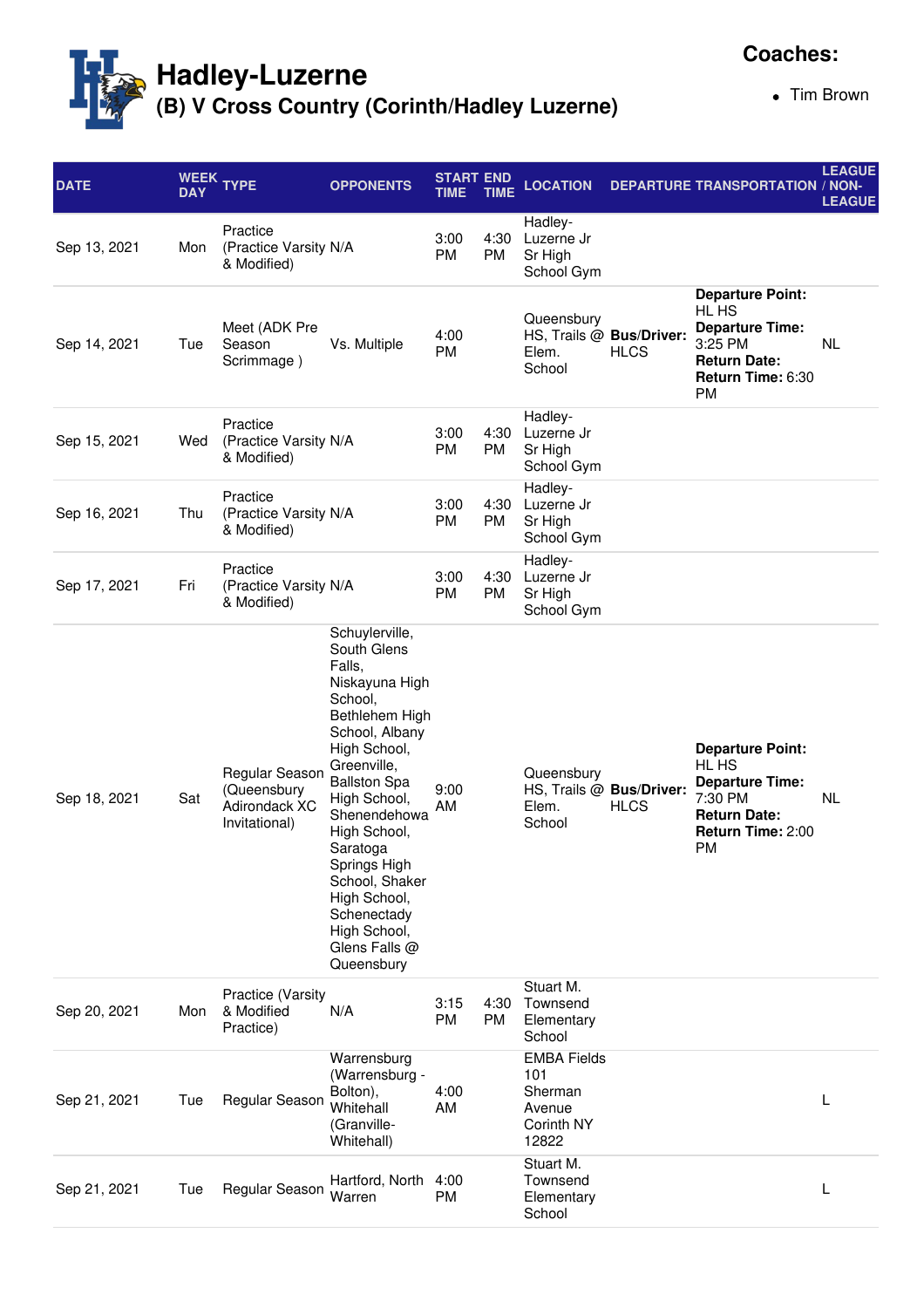| <b>DATE</b>               | <b>DAY</b> | WEEK TYPE                                                               | <b>OPPONENTS</b>                                          | <b>START END</b><br>TIME | <b>TIME</b>       | <b>LOCATION</b>                                                       |                                          | <b>DEPARTURE TRANSPORTATION / NON-</b>                                                                                                                        | <b>LEAGUE</b><br><b>LEAGUE</b> |
|---------------------------|------------|-------------------------------------------------------------------------|-----------------------------------------------------------|--------------------------|-------------------|-----------------------------------------------------------------------|------------------------------------------|---------------------------------------------------------------------------------------------------------------------------------------------------------------|--------------------------------|
| CANCELLED Sep<br>22, 2021 | Wed        | <b>Practice (Varsity</b><br>& Modified<br>Practice)                     | N/A                                                       | 3:00<br><b>PM</b>        | 4:30<br><b>PM</b> | Hadley-<br>Luzerne Jr<br>Sr High<br>School Gym                        |                                          |                                                                                                                                                               |                                |
| Sep 23, 2021              | Thu        | <b>Practice (Varsity</b><br>& Modified at<br>Warrensburg<br>Rec. Field) | N/A                                                       | 3:15<br><b>PM</b>        | 5:30<br><b>PM</b> | <b>TBD</b>                                                            | <b>Bus/Driver:</b><br>Hadley-<br>Luzerne | <b>Departure Point:</b><br>Hadley-Luzerne<br><b>High School</b><br><b>Departure Time:</b><br>3:15 PM<br><b>Return Date:</b><br>Return Time: 5:30<br><b>PM</b> |                                |
| Sep 24, 2021              | Fri        | <b>Practice (Varsity</b><br>& Modified<br>Practice)                     | N/A                                                       | 3:00<br><b>PM</b>        | 4:15<br><b>PM</b> | Hadley-<br>Luzerne Jr<br>Sr High<br>School Gym                        |                                          |                                                                                                                                                               |                                |
| Sep 25, 2021              | Sat        | Regular Season<br>(SGF Killian XC<br>Invitational)                      | @ South Glens 9:00<br>Falls                               | AM                       |                   | Moreau<br>Recreational<br>Park                                        | <b>Bus/Driver:</b><br><b>HLCS</b>        | <b>Departure Point:</b><br>HL HS<br><b>Departure Time:</b><br>7:15 AM<br><b>Return Date:</b><br>Return Time: 2:00<br><b>PM</b>                                | NL                             |
| Sep 25, 2021              | Sat        | Regular Season @ Galway                                                 |                                                           | 9:00<br>AM               |                   | <b>TBD</b>                                                            |                                          |                                                                                                                                                               | L                              |
| Sep 27, 2021              | Mon        | Practice<br>(Practice Varsity N/A<br>& Modified)                        |                                                           | 3:00<br><b>PM</b>        | 4:00<br><b>PM</b> | Hadley-<br>Luzerne Jr<br>Sr High<br>School Gym                        |                                          |                                                                                                                                                               |                                |
| Sep 28, 2021              | Tue        | Regular Season<br>(Senior Race)                                         | Argyle (Fort<br>Edward/Argyle)<br>@ Hartford              | 4:00<br><b>PM</b>        |                   | <b>HCS Cross</b><br>Country<br>Course                                 |                                          |                                                                                                                                                               | L                              |
| Sep 28, 2021              | Tue        | Regular Season                                                          | Lake George @<br>Warrensburg<br>(Warrensburg -<br>Bolton) | 4:00<br>PM               |                   | Warrensburg<br>Recreation<br>Field                                    | <b>Bus/Driver:</b><br><b>HLCS</b>        | <b>Departure Point:</b><br>HL HS<br><b>Departure Time:</b><br>3:25 PM<br><b>Return Date:</b><br>Return Time: 6:30<br><b>PM</b>                                | L                              |
| Sep 29, 2021              | Wed        | Practice<br>(Practice Varsity N/A<br>& Modified)                        |                                                           | 3:00<br><b>PM</b>        | 4:00<br>PM        | Hadley-<br>Luzerne Jr<br>Sr High<br>School Gym                        |                                          |                                                                                                                                                               |                                |
| Sep 30, 2021              | Thu        | Practice<br>(Practice Varsity N/A<br>& Modified)                        |                                                           | 3:00<br>PM               | 4:30<br>PM        | Hadley-<br>Luzerne Jr<br>Sr High<br>School Gym                        |                                          |                                                                                                                                                               |                                |
| Oct 1, 2021               | Fri        | Practice<br>(Practice Varsity N/A<br>& Modified)                        |                                                           | 2:45<br><b>PM</b>        | 3:30<br>PM        | Hadley-<br>Luzerne Jr<br>Sr High<br>School Gym                        |                                          |                                                                                                                                                               |                                |
| Oct 5, 2021               | Tue        | Regular Season (Corinth/Hadley                                          | @ Corinth<br>Luzerne)                                     | 4:00<br><b>PM</b>        |                   | <b>EMBA Fields</b><br>101<br>Sherman<br>Avenue<br>Corinth NY<br>12822 | <b>Bus/Driver:</b><br><b>HLCS</b>        | <b>Departure Point:</b><br>HL HS<br><b>Departure Time:</b><br>3:25 PM<br><b>Return Date:</b><br>Return Time: 6:30<br><b>PM</b>                                | L                              |
| Oct 6, 2021               | Wed        | Practice<br>(Practice Varsity N/A<br>& Modified)                        |                                                           | 3:00<br>PM               | 4:30<br>PM        | Hadley-<br>Luzerne Jr<br>Sr High<br>School Gym                        |                                          |                                                                                                                                                               |                                |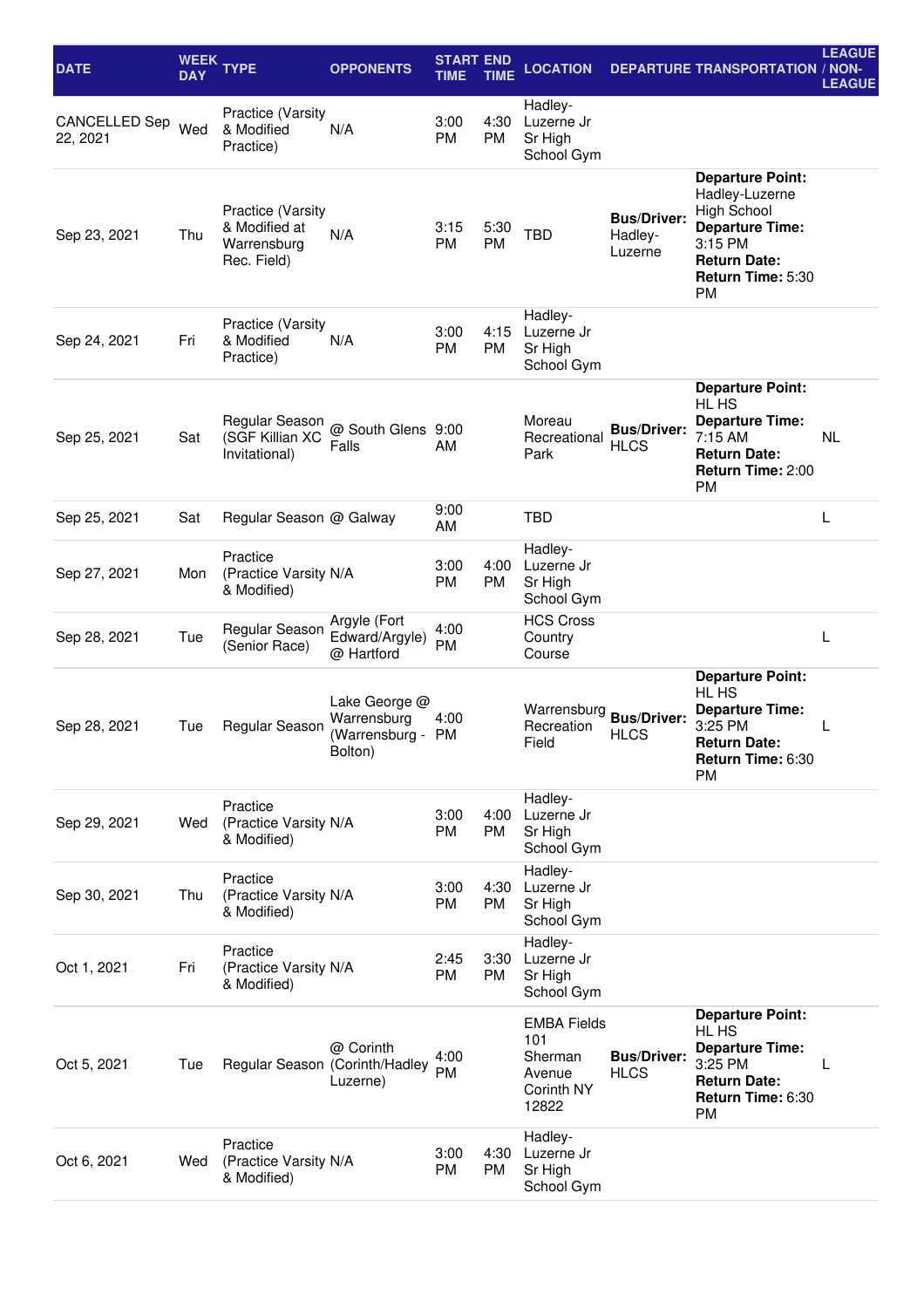| <b>DATE</b>  | <b>DAY</b> | WEEK TYPE                                        | <b>OPPONENTS</b>                                                                                                                                                                                                                                                                                                                                                                                                                   | <b>START END</b><br><b>TIME</b> | <b>TIME</b> | <b>LOCATION</b>                                                                |                                   | <b>DEPARTURE TRANSPORTATION / NON-</b>                                                                                         | <b>LEAGUE</b><br><b>LEAGUE</b> |
|--------------|------------|--------------------------------------------------|------------------------------------------------------------------------------------------------------------------------------------------------------------------------------------------------------------------------------------------------------------------------------------------------------------------------------------------------------------------------------------------------------------------------------------|---------------------------------|-------------|--------------------------------------------------------------------------------|-----------------------------------|--------------------------------------------------------------------------------------------------------------------------------|--------------------------------|
| Oct 7, 2021  | Thu        | Practice<br>(Practice Varsity N/A<br>& Modified) |                                                                                                                                                                                                                                                                                                                                                                                                                                    | 3:15<br><b>PM</b>               | 4:30<br>PM  | Stuart M.<br>Townsend<br>Elementary<br>School                                  |                                   |                                                                                                                                |                                |
| Oct 12, 2021 | Tue        | Regular Season Whitehall                         | Argyle (Fort<br>Edward/Argyle)<br>(Granville-<br>Whitehall)                                                                                                                                                                                                                                                                                                                                                                        | 4:00<br>PM                      |             | Stuart M.<br>Townsend<br>Elementary<br>School                                  |                                   |                                                                                                                                | L                              |
| Oct 12, 2021 | Tue        | Regular Season                                   | North Warren<br>@ Lake George PM                                                                                                                                                                                                                                                                                                                                                                                                   | 4:00                            |             | Lake George<br>Elementary<br>School - #12<br>Cross<br>Country<br><b>Trails</b> |                                   |                                                                                                                                | L                              |
| Oct 13, 2021 | Wed        | Practice<br>(Practice Varsity N/A<br>& Modified) |                                                                                                                                                                                                                                                                                                                                                                                                                                    | 3:00<br>PM                      | 4:30<br>PM  | Hadley-<br>Luzerne Jr<br>Sr High<br>School Gym                                 |                                   |                                                                                                                                |                                |
| Oct 14, 2021 | Thu        | Practice<br>(Practice Varsity N/A<br>& Modified) |                                                                                                                                                                                                                                                                                                                                                                                                                                    | 3:00<br><b>PM</b>               | 4:30<br>PM  | Hadley-<br>Luzerne Jr<br>Sr High<br>School Gym                                 |                                   |                                                                                                                                |                                |
| Oct 15, 2021 | Fri        | Practice                                         | N/A                                                                                                                                                                                                                                                                                                                                                                                                                                | 11:15<br>AM                     | PM          | Hadley-<br>12:15 Luzerne Jr<br>Sr High<br>School Gym                           |                                   |                                                                                                                                |                                |
| Oct 16, 2021 | Sat        | Regular Season<br>(Burnt Hills<br>lnvy)          | Schenectady<br>High School,<br>South Glens<br>Falls,<br>Queensbury,<br>Niskayuna High<br>School,<br><b>Ballston Spa</b><br>High School,<br>Greenville,<br>Oneonta,<br>Shenendehowa<br>High School,<br>Christian<br><b>Brothers</b><br>Academy,<br>Albany,<br>Oriskany, New<br>Hartford,<br>Saratoga<br>Springs High<br>School, Troy,<br>Shaker High<br>School,<br>Johnstown @<br><b>Burnt Hills-</b><br><b>Ballston Lake</b><br>HS | 9:15<br>AM                      | 12:00<br>PM | Saratoga<br>Spa State<br>Park                                                  | <b>Bus/Driver:</b><br><b>HLCS</b> | <b>Departure Point:</b><br>HL HS<br><b>Departure Time:</b><br>7:45 AM<br><b>Return Date:</b><br>Return Time: 3:30<br><b>PM</b> | L                              |
| Oct 18, 2021 | Mon        | Practice<br>(Practice Varsity N/A<br>& Modified) |                                                                                                                                                                                                                                                                                                                                                                                                                                    | 3:00<br><b>PM</b>               | 4:15<br>PM  | Hadley-<br>Luzerne Jr<br>Sr High<br>School Gym                                 |                                   |                                                                                                                                |                                |